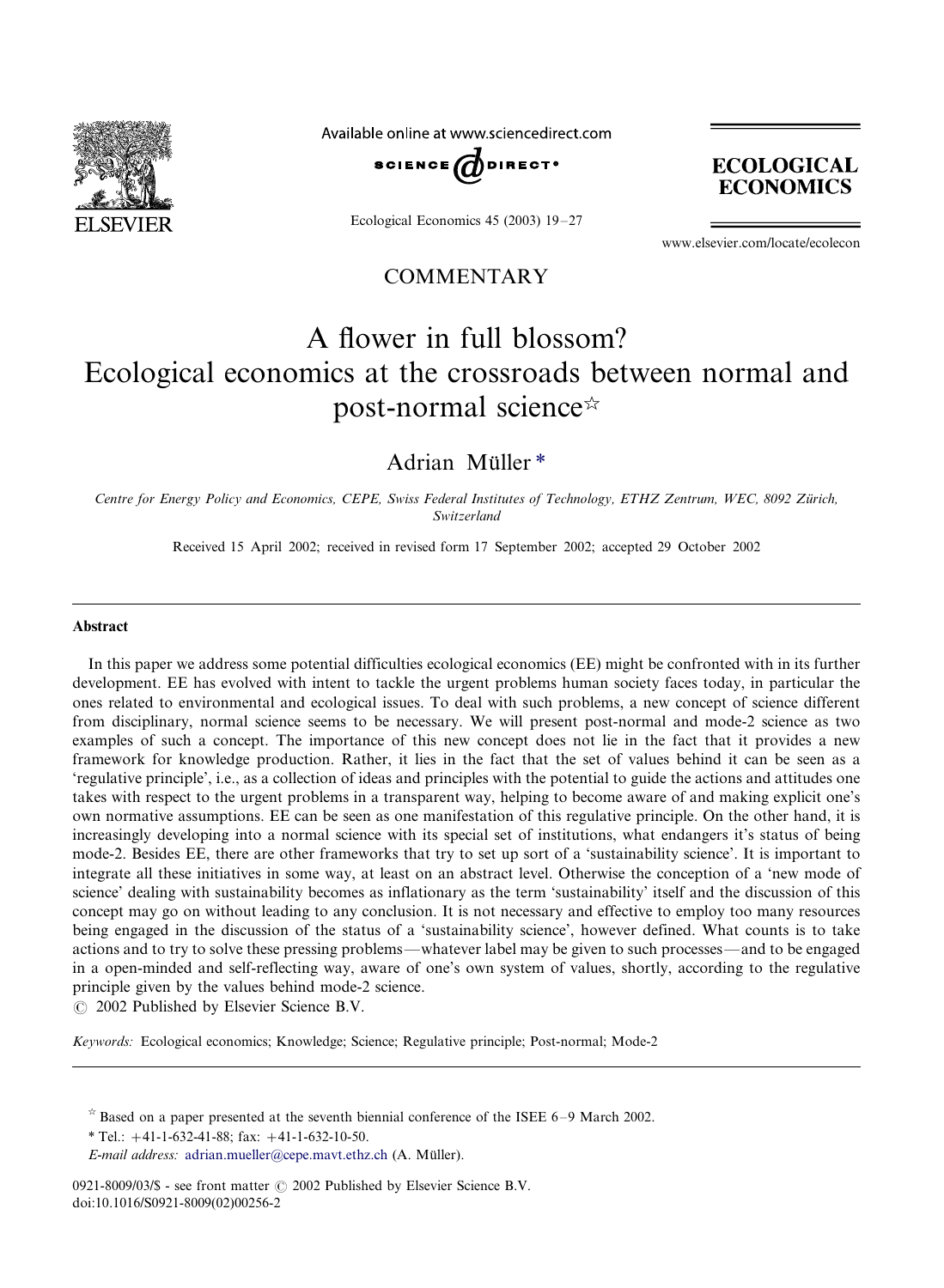### 1. Introduction

Today, EE can be seen as a young, nourishing and successful science that contributes to the solution of problems approaches in other disciplines have been less able to cope with. It evolved out of a wide range of ideas and views, especially related to a vivid criticism of neo-classical economics and its shortcomings in dealing with environmental problems.

EE is primarily engaged in the search for solutions to some of the most urgent problems that society faces today and less in the quest for insights and rigour in a narrow field. It thus has to deal with issues of far-reaching consequences where uncertainty is high and where the normative questions of value cannot be avoided. This goes well beyond the scope of 'normal' disciplinary science in the sense of 'puzzle solving' ([Kuhn,](#page--1-0) [1970\)](#page--1-0).

Scientific processes taking place in such a comprehensive and solution-oriented context of social relevance may be described in the framework of post-normal science [\(Funtowicz and](#page--1-0) Rav[etz, 1991](#page--1-0)), or more generally, in the framework of mode-2 science [\(Gibbons et al., 1994\)](#page--1-0). These are characterised by a transdisciplinary<sup>1</sup> approach and involve highly normative issues and statements.

The relevance of the notion of mode-2 or postnormal science itself may be questioned ([Weingart,](#page--1-0) [1999\)](#page--1-0), but it is not necessary or fruitful to be engaged in a lengthy discussion on the factual importance of such concepts. What counts is that the main features and values behind them can be seen as constituting a 'regulative principle' (see Section 2.1. for a definition).

In spite of its claimed status as a post-normal science, EE is evolving in direction of a 'normal' science. An indication of that is its growing institutional framework well in line with the one

a 'normal' science usually builds up. This helps EE to become further established, but it involves the danger that certain implicit norms become 'effective' in this field and that it increasingly dissociates itself from outsiders and other sciences, what could erode its openness and the ability for reflexivity and self-criticism.

Given this situation, EE seems to be at the crossroads. Either it further develops into a nourishing, interdisciplinary but basically mode-1 science, or it actively tries to be a manifestation of the regulative principle behind mode-2. Although EE is on the best way to pursue the first possibility successfully, we think that its main strength lies in the second one and that the problems to be solved make it important and necessary to actively head in this direction.

In the following, we will shortly describe postnormal and mode-2 science and argue that they are basically the same with respect to their crucial points and that these can be understood to constitute a regulative principle (Section 2). Then we will have a closer look at EE in the context of these concepts ([Section 2.5\)](#page--1-0) and point out potential difficulties it may face in its future development [\(Section 3](#page--1-0)). Finally, we discuss some strategies to address these problems and present some concluding remarks [\(Section 4](#page--1-0)).

#### 2. Mode-2 and post-normal science

#### 2.1. Preliminaries

In this section, post-normal and mode-2 science are introduced in a descriptive way since concise formal definitions are lacking. As an example, we present EE as it has evolved up to now. We are not trying to engage in a philosophical discussion on the theory of science and we are aware to be using some concepts in a vague way. But we think that despite the differences in the concrete formulations of post-normal and mode-2 science, the essential content is the same, and that it is worth to mention this since EE may profit from the findings of the literature on mode-2 up to now not discussed in its context, and especially because it is of no use to carry on the discussion on potential new modes of

<sup>&</sup>lt;sup>1</sup> Transdisciplinarity (Definition taken from [Gibbons et al.,](#page--1-0) [1994\)](#page--1-0): Knowledge which emerges from a particular context of application with its own distinct theoretical structures, research methods and modes of practice but which may not be locatable on the prevailing disciplinary map.